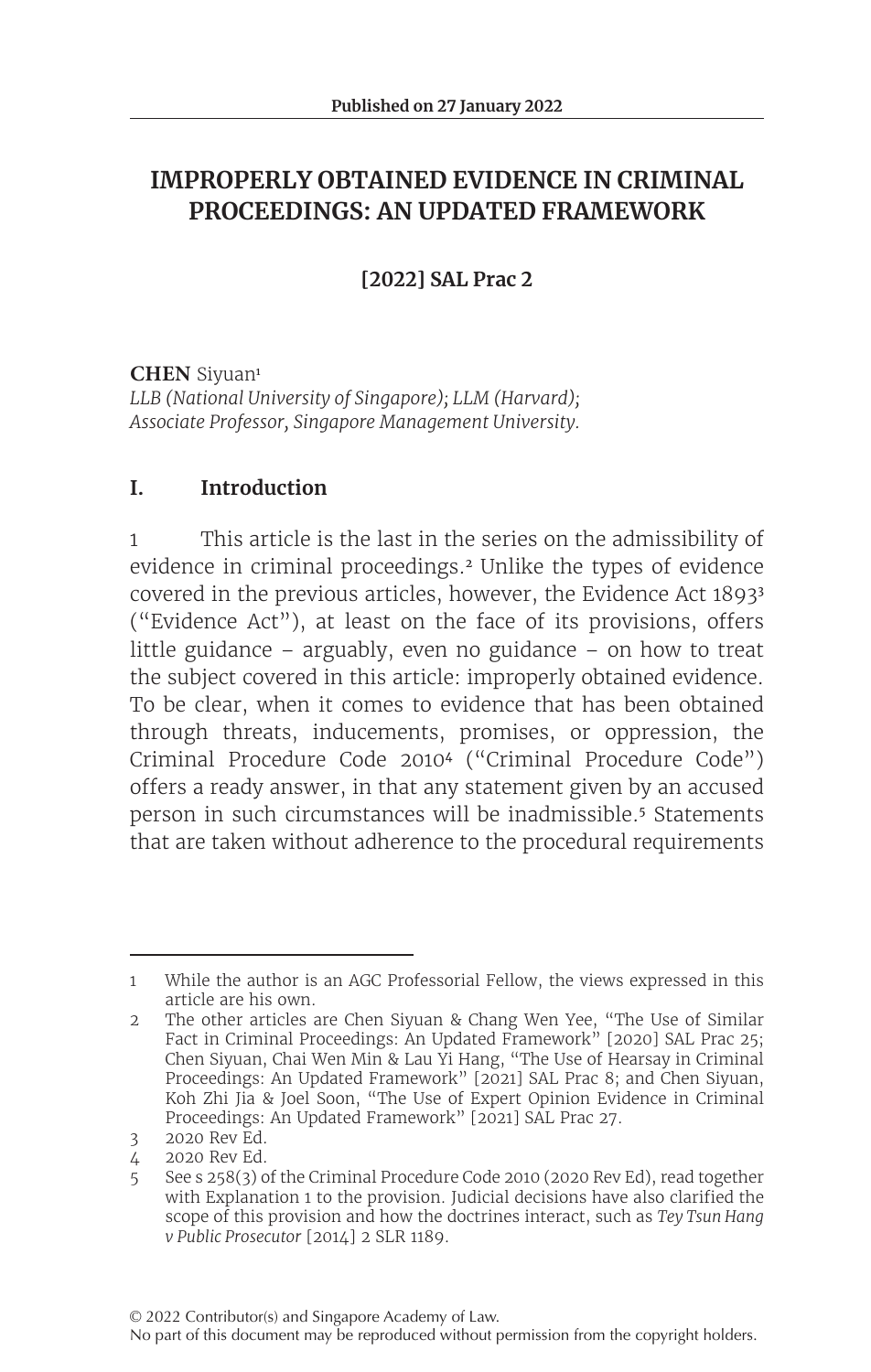of the Criminal Procedure Code<sup>6</sup> may also be rendered inadmissible (more about this below).<sup>7</sup>

2 What this article is concerned with is evidence obtained through other improper means, for instance where there is entrapment or illegality. Previously, the Court of Three Judges in *Law Society of Singapore v Tan Guat Neo Phyllis* ("*Phyllis Tan*") had stated in no uncertain terms that evidence found relevant under the Evidence Act cannot be excluded even if it was improperly or illegally obtained.<sup>8</sup> That was more than a decade ago. With the introduction of the "interests of justice" test to the Evidence Act in 2012<sup>9</sup> and subsequent jurisprudential elucidation of the contours of the court's inherent powers, there are now multiple lenses through which the issue of improperly obtained evidence may be analysed. This article will thus examine the relevant developments in this area of law and identify some of the issues that need to be considered <sup>10</sup>

# **II. How the rules developed**

## *A. Before* **Law Society of Singapore v Tan Guat Neo Phyllis**

3 Before the *Phyllis Tan* decision, the key cases<sup>11</sup> that addressed the subject of improperly obtained evidence were *Cheng Swee Tiang v Public Prosecutor*<sup>12</sup> ("*Cheng Swee Tiang*"),

<sup>6</sup> See ss 22 and 23 of the Criminal Procedure Code 2010 (2020 Rev Ed), which provide for requirements such as recording the statement in writing or audiovisual form and having the statement signed by the accused. Sections 22 and 23 pertain to investigation/long statements and cautioned statements respectively.

<sup>7</sup> See for instance *Muhammad bin Kadar v Public Prosecutor* [2011] 3 SLR 1205.

<sup>8</sup> *Law Society of Singapore v Tan Guat Neo Phyllis* [2008] 2 SLR(R) 239 at [104]–[117].

<sup>9</sup> See ss  $32(3)$  and  $47(4)$  of the Evidence Act 1893 (2020 Rev Ed), which pertain to hearsay and expert opinion respectively.

<sup>10</sup> Readers are again assumed to be broadly familiar with the various unique features of the Evidence Act 1893 (2020 Rev Ed) highlighted in previous articles in the series, such as the difference between general and specific relevancy, and the interface between relevance and admissibility.

<sup>11</sup> *Law Society of Singapore v Tan Guat Neo Phyllis* [2008] 2 SLR(R) 239 at [125].

<sup>12</sup> [1964] MLJ 291.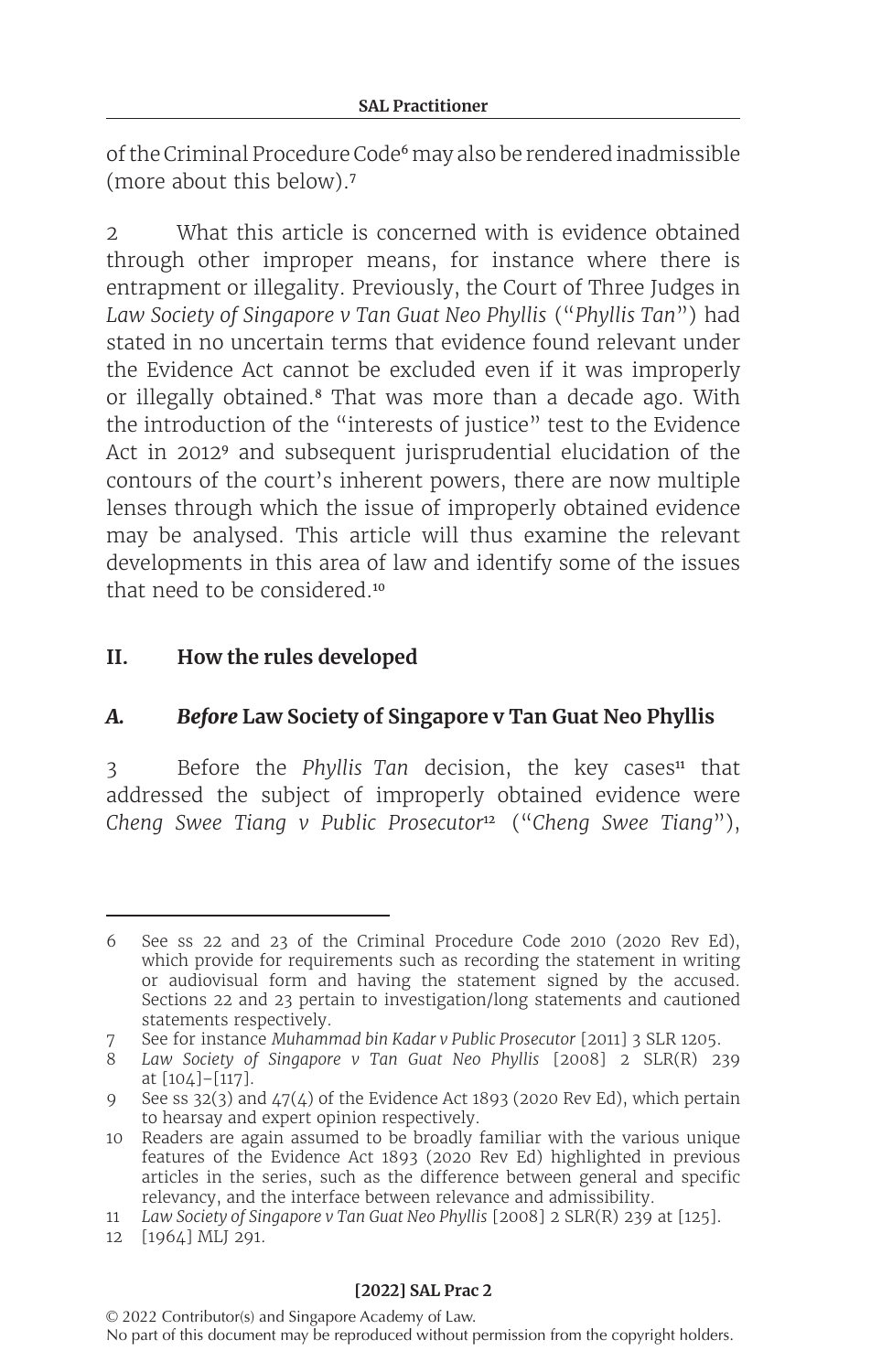*Ajmer Singh v Public Prosecutor*,<sup>13</sup> *How Poh Sun v Public Prosecutor*,<sup>14</sup> and *SM Summit Holdings Ltd v Public Prosecutor*<sup>15</sup> ("*SM Summit*"). The first and last of these cases are particularly pertinent for present purposes. In *Cheng Swee Tiang*, a provision shop owner was secretly selling lottery numbers illegally. Undercover police officers managed to trick him into selling them numbers, and although the appeal was resolved on other grounds, the Court of Appeal said that whether such evidence should be admitted to prove the commission of an offence would depend on whether its admissibility would operate unfairly against an accused person – but it did not elaborate any further.<sup>16</sup> The apex court was not unanimous, however. The dissenting view was that the Evidence Act simply did not provide for the judicial discretion to exclude evidence that is found to be relevant under the statute.<sup>17</sup>

4 *SM Summit* was a case involving unlawful replication of copyrighted material. The respondent obtained search warrants against the petitioners, but these warrants were issued partly on the basis of evidence gathered by a PI, who had asked the petitioners to replicate counterfeit masters. The High Court rejected the Prosecution's argument that *R v Sang*<sup>18</sup> – a House of Lords decision that held that evidence obtained illegally was not necessarily inadmissible – was of universal application.<sup>19</sup> One point of distinction the court drew was between that of illegality in obtaining the evidence of a crime already committed (such as in *Sang*) and illegality in procuring the commission of the offence (such as in *SM Summit*).<sup>20</sup> But while the court had "considerable misgivings" over the conduct of the PI, ultimately, it felt hampered in embracing the Australian and Canadian positions<sup>21</sup> which provided that, in deciding whether to exclude illegally obtained evidence, a court can consider factors such as fairness

<sup>13</sup> [1985–1986] SLR(R) 1030.

<sup>14</sup> [1991] 2 SLR(R) 270.

<sup>15</sup> [1997] 3 SLR(R) 138.

<sup>16</sup> *Cheng Swee Tiang v Public Prosecutor* [1964] MLJ 291 at 293.

<sup>17</sup> *Cheng Swee Tiang v Public Prosecutor* [1964] MLJ 291 at 294.

<sup>18</sup> [1980] AC 402.

<sup>19</sup> *SM Summit Holdings Ltd v Public Prosecutor* [1997] 3 SLR(R) 138 at [42].

<sup>20</sup> *SM Summit Holdings Ltd v Public Prosecutor* [1997] 3 SLR(R) 138 at [42] and [52].

<sup>21</sup> Such as in *Bunning v Cross* (1978) 19 ALR 641 and *Collins v R* (1987) 38 DLR (4th) 508.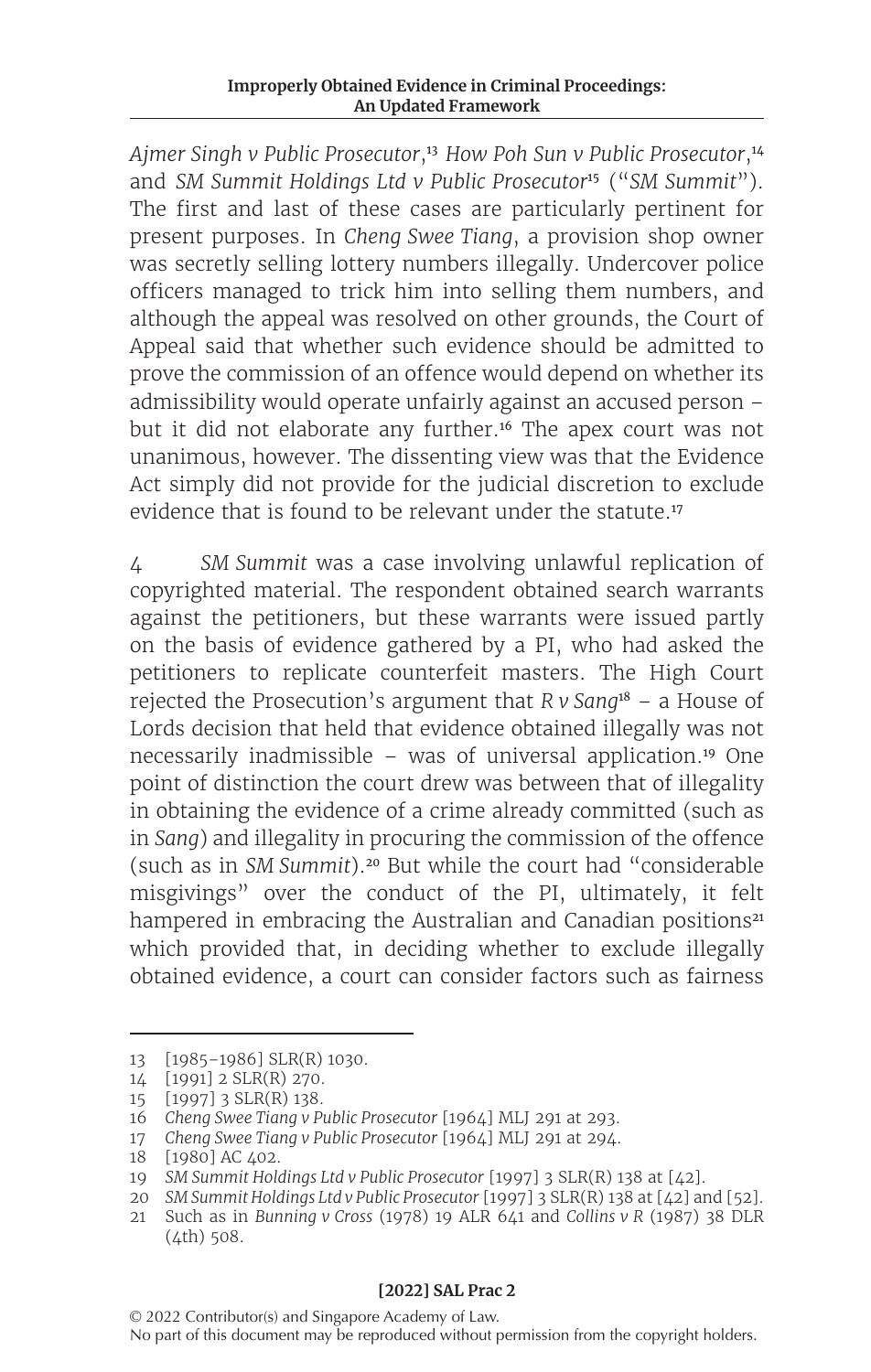of trial, judicial endorsement of improper government conduct, the egregiousness of the impropriety, and the seriousness of the offence.<sup>22</sup> The court stopped short of saying more, however, perhaps because even without relying on the evidence of the PI, there was sufficient evidence to justify the issuance of the warrants<sup>23</sup>

# *B.* **Law Society of Singapore v Tan Guat Neo Phyllis**

5 Any doubt that *SM Summit* had left the door open for courts to exclude evidence found relevant under the Evidence Act was, arguably, dispelled around a decade later in *Phyllis Tan*.<sup>24</sup> There, a law firm hired a PI to obtain evidence that the respondent's firm was engaged in touting for conveyancing work. The PI contacted the respondent, purporting to be a real estate agent who needed help with a client's purchase of a property. The PI secretly made audio and video recordings of the conversation, and armed with this evidence, he proceeded to lodge a complaint with the Law Society, alleging that the respondent had offered to pay a referral fee. Before the Court of Three Judges, the respondent argued that the recordings should be excluded as they had been obtained illegally.

6 The court first noted that pursuant to s 2(2) of the Evidence Act, the "starting point" is "any rule of evidence not contained in any written law which is inconsistent with any of the provisions of the [Evidence Act] is repealed".<sup>25</sup> This provision would apply prospectively to all common law rules of evidence, and was not confined to common law rules as they existed at the time of enactment of the statute.<sup>26</sup> The court then observed that, regardless of whether the evidence was illegally obtained or obtained through entrapment, the Evidence Act did not give the court any discretion to admit evidence found relevant under the statute.<sup>27</sup> This meant that previous cases that had sanctioned

<sup>22</sup> *SM Summit Holdings Ltd v Public Prosecutor* [1997] 3 SLR(R) 138 at [54]–[57].

<sup>23</sup> *SM Summit Holdings Ltd v Public Prosecutor* [1997] 3 SLR(R) 138 at [34]–[42].

<sup>24</sup> See also *Mah Kiat Seng v Attorney-General* [2021] SGHC 202 at [50].

<sup>25</sup> *Law Society of Singapore v Tan Guat Neo Phyllis* [2008] 2 SLR(R) 239 at [116].

<sup>26</sup> *Law Society of Singapore v Tan Guat Neo Phyllis* [2008] 2 SLR(R) 239 at [124].

<sup>27</sup> *Law Society of Singapore v Tan Guat Neo Phyllis* [2008] 2 SLR(R) 239 at [124].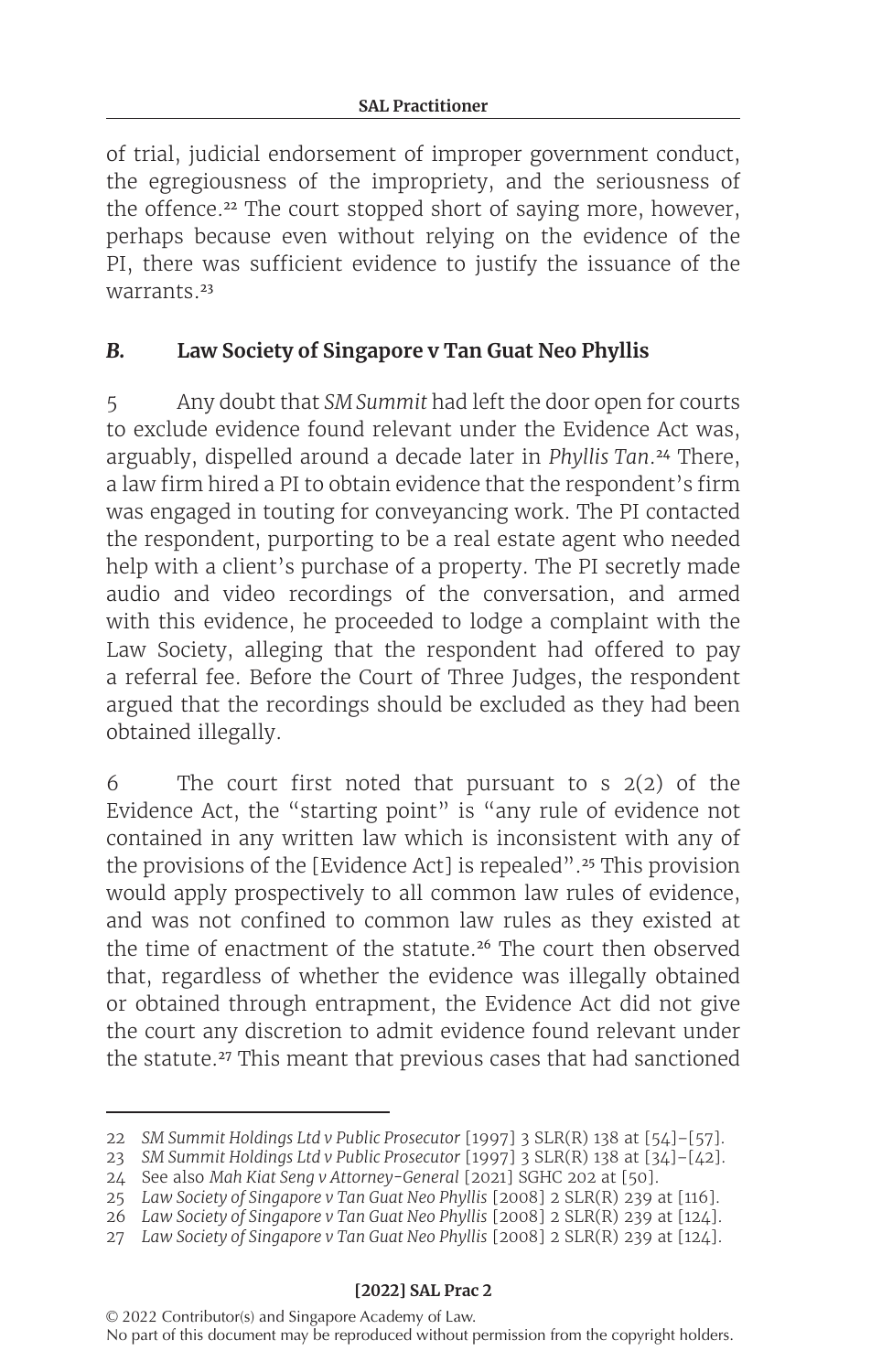the exclusion of relevant evidence on grounds not specifically expressed in the Evidence Act – be it *Cheng Swee Tiang* or *SM Summit* – could not be considered to be consistent with the statute.<sup>28</sup> The paramountcy of adhering to s  $2(2)$  of the Evidence Act has since been affirmed in various subsequent cases by the High Court<sup>29</sup> and Court of Appeal.<sup>30</sup>

## *C.* **Muhammad bin Kadar v Public Prosecutor**

7 However, the court in *Phyllis Tan* also stated that in any event, "in the case of entrapment evidence ... the probative value of such evidence must be greater than its prejudicial value in proving the guilt of the accused".<sup>31</sup> There were at least two possible ways to interpret this aspect of the judgment.<sup>32</sup> The first was it confirmed that the relevancy provisions of the Evidence Act were predicated entirely on an epistemic formulation (that is, whether a piece of evidence is logical and reliable enough); $33$ since the discomfort surrounding the admission of entrapment evidence is not over its probative value but over its propriety and provenance, prejudice under such a reading simply refers to a lack of probative value and does not include any normative considerations, and therefore entrapment evidence is by definition admissible and recourse to the court's discretion is obviated. The second interpretation is that the court possesses a residuary discretion to exclude relevant evidence if the prejudicial effect is high enough. The question, then, is whether prejudice only refers

<sup>28</sup> *Law Society of Singapore v Tan Guat Neo Phyllis* [2008] 2 SLR(R) 239 at [124]–[126].

<sup>29</sup> See for instance *Public Prosecutor v Mas Swan bin Adnan* [2011] SGHC 107. There, the court pointed out that similar fact cases such as *Tan Meng Jee v Public Prosecutor* [1996] 2 SLR(R) 178, which held that similar fact evidence found relevant under the Evidence Act (Cap 97, 1997 Rev Ed) can be excluded, were wrong.

<sup>30</sup> See for instance *Lee Chez Kee v Public Prosecutor* [2008] 3 SLR(R) 447 and *ARX v Comptroller of Income Tax* [2016] 5 SLR 590.

<sup>31</sup> *Law Society of Singapore v Tan Guat Neo Phyllis* [2008] 2 SLR(R) 239 at [126].

<sup>32</sup> See Chen Siyuan & Eunice Chua, "The Indian Evidence Act and Recent Formulations of the Exclusionary Discretion in Singapore" (2018) 15(1) *International Commentary on Evidence* 1.

<sup>33</sup> See generally Chin Tet Yung, "Remaking the Evidence Code – Search for Values" (2009) 21 SAcLJ 52.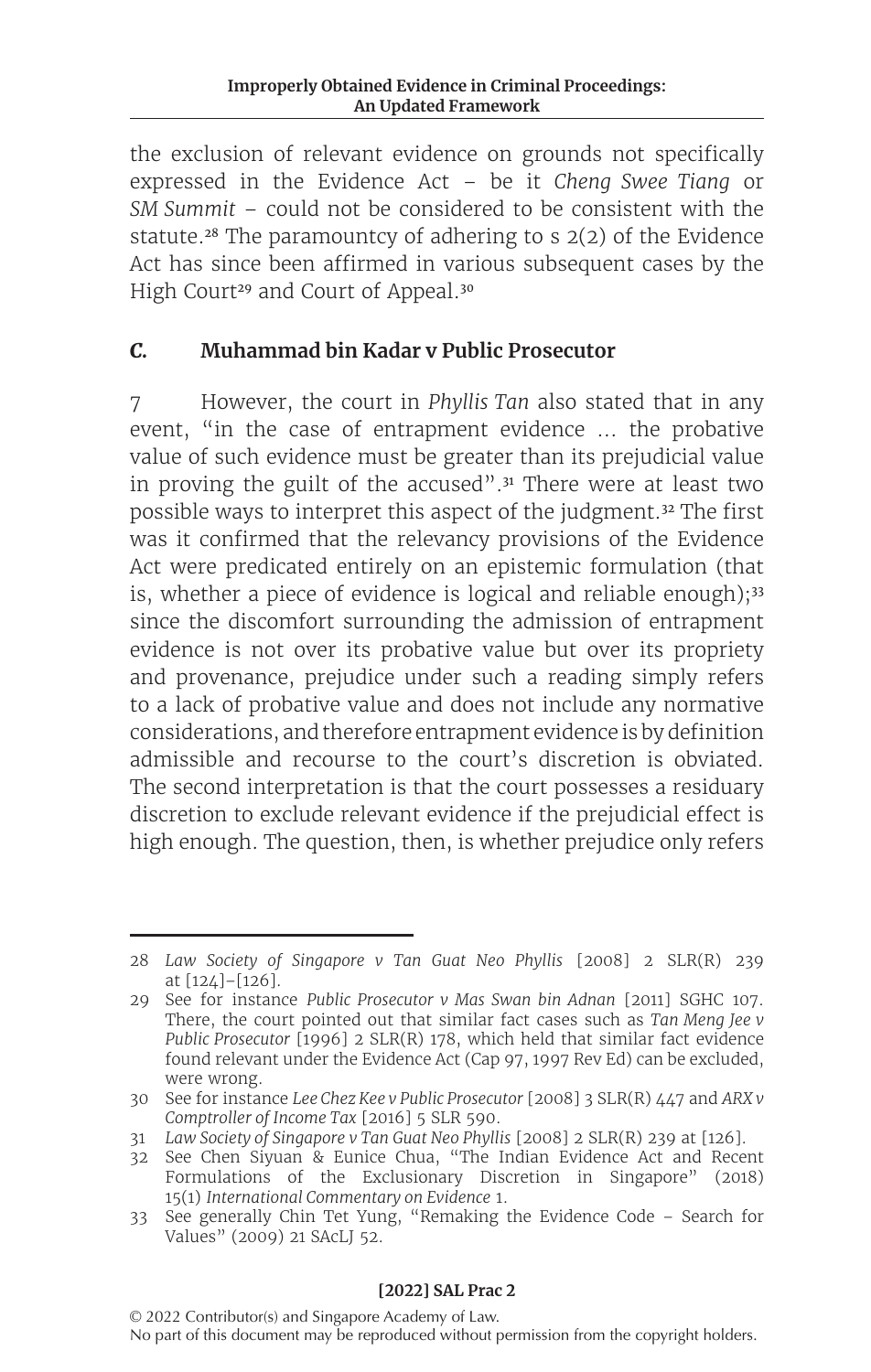to the lack of probative value and reliability, or it can include non-epistemic factors such as fairness and other norms.

8 The Court of Appeal in *Muhammad bin Kadar v Public Prosecutor*<sup>34</sup> ("*Kadar*") appeared to support the second interpretation, but only gave prejudice a narrow definition. In that case, two brothers were accused of robbing and murdering an old woman at her home. One of the accused made a confession, but this statement was taken without a warning administered. The statement was also not read back to the accused, and he was not given the opportunity to make corrections or sign the statement. As the Court of Appeal was of the view that these irregularities were both manifest and deliberate violations of the Criminal Procedure Code, the confession was inadmissible.<sup>35</sup> Specifically, the court said it was invoking its inherent power to exclude the evidence because its prejudicial effect exceeded its probative value.<sup>36</sup> A consequence of framing this act of exclusion in terms of inherent power is that even though the evidence in this case (a confession) was governed by the Criminal Procedure Code, the power may well be exercised in the context of the Evidence Act too, since it is conceivable that an inherent power can, and should, be exercised in the contiguous domain of evidence law.<sup>37</sup>

9 As regards the meaning of prejudice, it seems clear that the Court of Appeal equated it with the lack of reliability, at least in the context of this decision. It explicitly rejected the notion that the court's function included ensuring minimum standards of law enforcement; it also denied that the court's exclusionary discretion was founded on broad conceptions of fairness.<sup>38</sup> Instead, on no less than nine occasions, it mentioned how the reliability of the confession had been compromised.<sup>39</sup> In other words, the procedural requirements in taking statements set

<sup>34</sup> [2011] 3 SLR 1205.

<sup>35</sup> *Muhammad bin Kadar v Public Prosecutor* [2011] 3 SLR 1205 at [140]–[147].

<sup>36</sup> *Muhammad bin Kadar v Public Prosecutor* [2011] 3 SLR 1205 at [140]–[147].

<sup>37</sup> See generally Jeffrey Pinsler, "The Court's Discretion to Exclude Evidence in Civil Cases and Emerging Implications in the Criminal Sphere" (2016) 28 SAcLJ 89.

<sup>38</sup> *Muhammad bin Kadar v Public Prosecutor* [2011] 3 SLR 1205 at [52]–[68].

<sup>39</sup> *Muhammad bin Kadar v Public Prosecutor* [2011] 3 SLR 1205 at [55]–[68] and [117].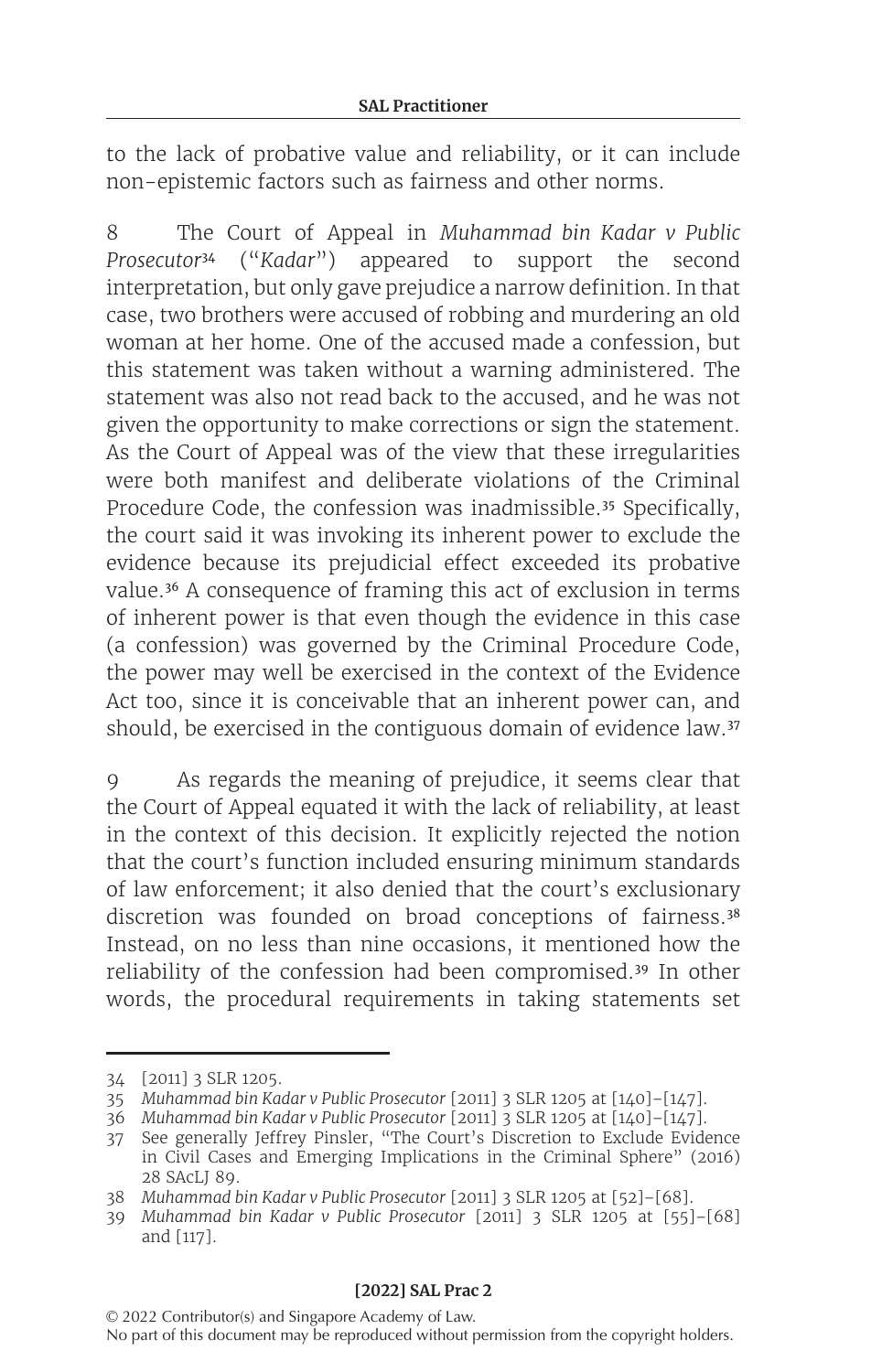out in the Criminal Procedure Code were put in place to ensure the integrity of evidence, and the flagrant violations committed resulted in the exclusion of the evidence on that basis. There was nothing in the judgment that gave prejudice any meaning beyond the lack of reliability.

# *D. Immediate aftermath of the 2012 amendments to the Evidence Act*

10 The applicability of the court's inherent power to questions of admissibility under the Evidence Act found judicial support in subsequent cases. This came about around the same time as the 2012 amendments to the Evidence Act, which, as briefly alluded to earlier, broadened the gateways to admitting hearsay evidence under s  $32^{40}$  and expert opinion evidence under s  $47.^{41}$  At the same time, Parliament included clauses (what would eventually become ss 32(3) and  $47(4)$ ) that state that evidence found relevant under s 32 or s 47 "shall not be relevant if the court is of the view that it would not be in the interests of justice to treat it as relevant". During the debates on these clauses, the Law Minister said that these clauses gave the courts "discretion to exclude ... [which] ensures that the expanded exceptions are not abused. This is in addition to the court's inherent jurisdiction to exclude prejudicial evidence".<sup>42</sup>

11 The first notable case that attempted to pull all the threads together – *Phyllis Tan*, *Kadar*, and the interests of justice test – was *ANB v ANC*.<sup>43</sup> There, the parties were going through a divorce and the wife hired a PI to obtain incriminating information from the husband's computer. This act would have constituted offences under the Penal Code 1871<sup>44</sup> and Computer Misuse Act 1993.<sup>45</sup>

<sup>40</sup> For instance, hearsay evidence is now admissible if there is agreement between parties.

<sup>41</sup> For instance, expert evidence is now admissible if the court is "likely to derive assistance", as opposed to the previous standard which focused more the skill of the expert.

<sup>42</sup> *Parliamentary Debates, Official Report* (14 February 2012), vol 88 at p 1128 (K Shanmugam, Minister for Foreign Affairs and Minister for Law).

<sup>43</sup> [2014] 4 SLR 747.

<sup>44</sup> 2020 Rev Ed.

<sup>45</sup> 2020 Rev Ed.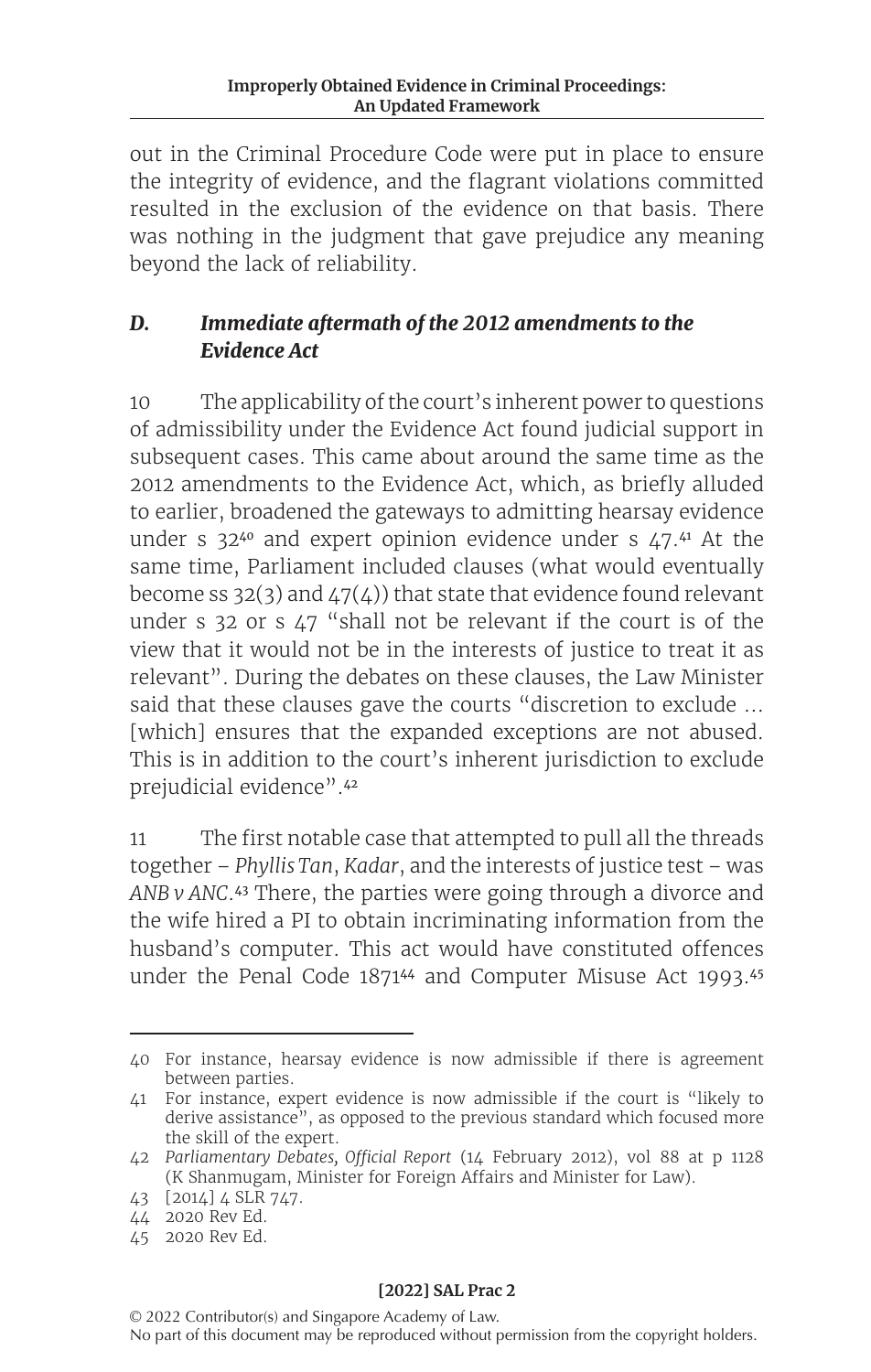After surveying the said authorities, the High Court concluded that courts do have "an exclusionary discretion, one that stems from the inherent discretion of the court to prevent injustice at trial … courts exist to dispense justice and are vigilant to prevent injustice … Having said that, resort to the inherent jurisdiction is made sparingly".<sup>46</sup> On appeal, although the Court of Appeal did not agree with the High Court's claim that the exclusionary discretion would necessarily be exercised less stringently in civil cases,<sup>47</sup> it supported the conclusion that the discretion was "inherent" and (in criminal proceedings at least) exercising the discretion involved weighing probative value and prejudicial effect – but stopped short of saying what prejudicial effect entailed.<sup>48</sup> It also left open the question of whether prejudicial effect could mean something more in the context of ss 32(3) and  $47(4)$ , noting that "interests of justice" is likely to have a different meaning from the freestanding common law conception of the court's exclusionary discretion.<sup>49</sup>

12 At around the time *ANB v ANC* was decided, the High Court in *Wan Lai Ting v Kea Kah Kim* had provided a preview to how this question might be answered.<sup>50</sup> The plaintiff claimed to be the beneficial holder of a company's shares. He said that the legal owner had transferred the interest in the shares to him, and this transfer was recorded in a signed document witnessed by the owner's mother-in-law, Lau. As Lau was old and lived abroad, the plaintiff applied to admit two affidavits of evidence-in-chief sworn by her as hearsay evidence under s 32(1) of the Evidence Act. The plaintiff also said testimony by video link was too expensive. In holding that it would not be in the interests of justice to admit the evidence, the court pointed to the unreliability of Lau's evidence, given the cognitive impairment she was suffering from; such unreliability was compounded by the defendant not

<sup>46</sup> *ANB v ANC* [2014] 4 SLR 747 at [50].

<sup>47</sup> *ANB v ANC* [2014] 4 SLR 747 at [51].

<sup>48</sup> *ANB v ANC* [2015] 5 SLR 522 at [29].

<sup>49</sup> *ANB v ANC* [2015] 5 SLR 522 at [31].

<sup>50</sup> [2014] 4 SLR 795.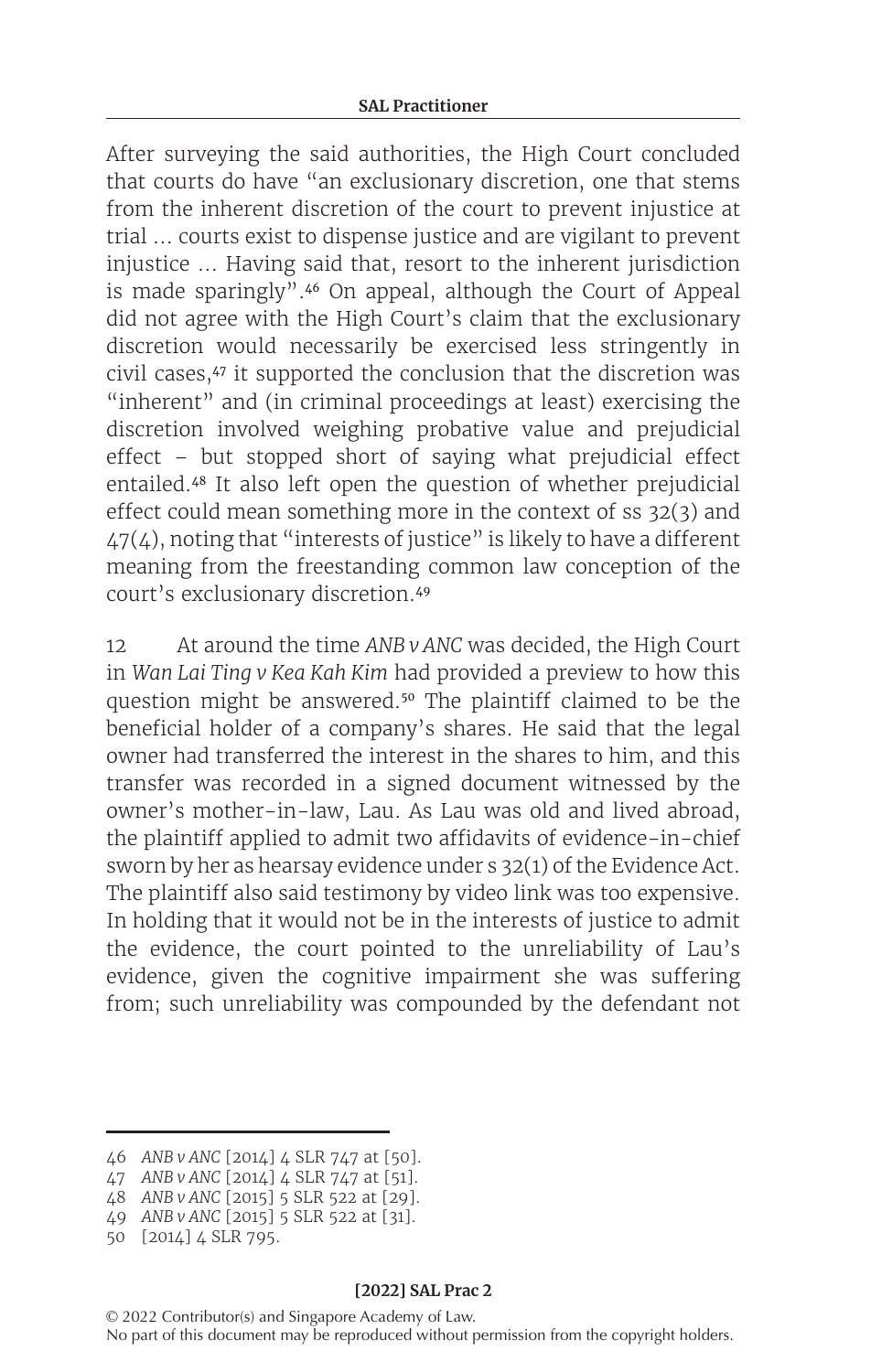being afforded the opportunity to cross-examine Lau to test the strength of the evidence.<sup>51</sup>

13 It was only in *Gimpex Ltd v Unity Holdings Business Ltd*<sup>52</sup> ("*Gimpex*") that the interests of justice test was perceptibly broadened to include considerations beyond relevance and reliability. This case involved a dispute over the quality of a coal shipment and the issue was whether reports evaluating the quality of the coal could be admitted since the makers of the report were not available to testify. The Court of Appeal held that factors that may be considered by the court in determining the interests of justice include any harm that might compromise fair adjudication, costs, delays, potential for misleading or confusing the court, unreliability, procedural oppressiveness, and substantive unjustness.<sup>53</sup> But while some of these factors went beyond mere epistemic considerations, two things remain unclear for present purposes: first, whether the interests of justice test (in the sense of the additional factors) is applicable outside s 32 (or s 47 for the matter); and second, assuming it did, whether illegally obtained evidence would be caught by any of these factors.

# **III. Most recent developments and observations**

14 Contemporaneous developments have provided some clues to the answers to these questions, albeit obliquely. In *Micheal Anak Garing v Public Prosecutor*<sup>54</sup> ("*Garing*"), the accused set out one night with two friends with a plan to commit robbery. In the span of less than half a day, the trio attacked four victims, with the final victim succumbing to his injuries. The accused, who had used a weapon in all the attacks, argued that evidence of the first three attacks should not be admitted to prove the murder

<sup>51</sup> *Wan Lai Ting v Kea Kah Kim* [2014] 4 SLR 795 at [17]–[23]. For a decision that expounded on the importance of the right to cross-examination in an adversarial system, see *Teo Wai Cheong v Crédit Industriel et Commercial* [2013] 3 SLR 573.

<sup>52</sup> [2015] 2 SLR 686.

<sup>53</sup> *Gimpex Ltd v Unity Holdings Business Ltd* [2015] 2 SLR 686 at [106]–[108].

<sup>54</sup> [2017] 1 SLR 748.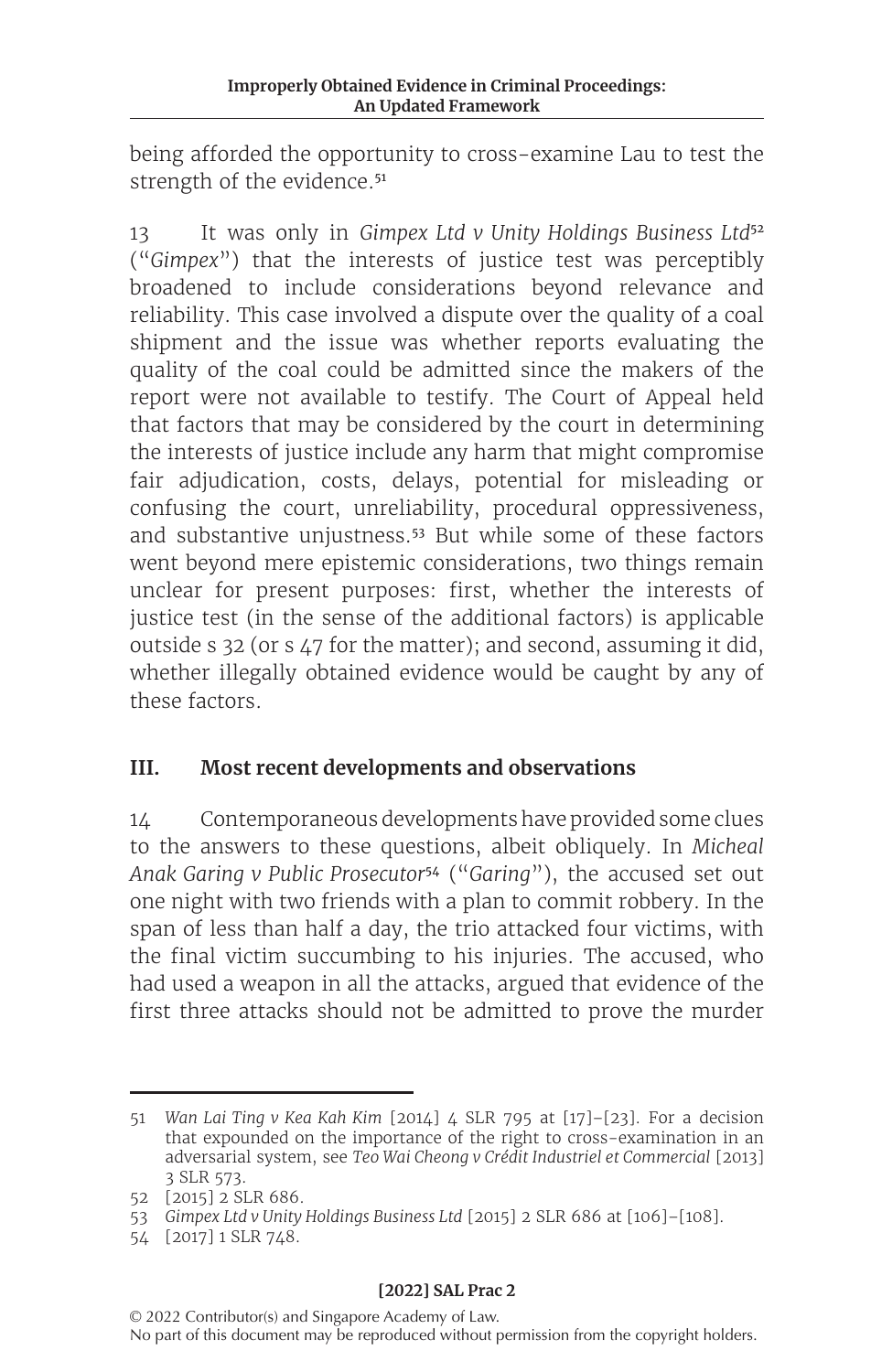charge as it was prejudicial.<sup>55</sup> The Court of Appeal first noted that the evidence was undeniably prejudicial, in the sense of its potential to incriminate the accused.<sup>56</sup> However, it held that the evidence was not admitted here for the purpose of showing the accused's violent tendencies; rather, if the evidence was rejected, "the court would have only a truncated version of the material events which might not shed true light on the attack carried out on the deceased, especially because all four attacks occurred within a short span of time".<sup>57</sup> The evidence was thus admissible under either s 6 (a general relevancy provision on *res gestae*) or s 14 (a specific relevancy provision on similar fact).<sup>58</sup>

15 Next, in *Sulaiman bin Jumari v Public Prosecutor*<sup>59</sup> ("*Sulaiman*"), the accused was convicted of trafficking diamorphine. On the day of his arrest, he confessed that the drugs found in his house belonged to him and that he intended to sell them. At trial, he argued that the statement was not made voluntarily as he was under the influence of drugs when it was taken. The Court of Appeal noted that Explanation 2(*b*) to s 258(3) of the Criminal Procedure Code did provide that the mere fact that an accused person was intoxicated would not render a statement inadmissible.<sup>60</sup> Nonetheless, pursuant to *Kadar*, the court had "a residual discretion at common law to exclude evidence where its prejudicial effect outweighs its probative value".<sup>61</sup> This discretion "applies to statements which, despite having been found or accepted to be voluntary … suffer from some form of unfairness in terms of the circumstances and process by which they were obtained".<sup>62</sup>

<sup>55</sup> *Micheal Anak Garing v Public Prosecutor* [2017] 1 SLR 748 at [6].

<sup>56</sup> *Micheal Anak Garing v Public Prosecutor* [2017] 1 SLR 748 at [8].

<sup>57</sup> *Micheal Anak Garing v Public Prosecutor* [2017] 1 SLR 748 at [8] and [10].

<sup>58</sup> *Micheal Anak Garing v Public Prosecutor* [2017] 1 SLR 748 at [9] and [11]. A corollary is that general relevancy provisions can be subject to the probative value-prejudicial effect analysis as well, though if prejudice in this context means the lack of relevance, there is no need to inquire beyond the relevancy criteria in the relevancy provisions of the Evidence Act 1893 (2020 Rev Ed).

<sup>59</sup> [2021] 1 SLR 557.

<sup>60</sup> *Sulaiman bin Jumari v Public Prosecutor* [2021] 1 SLR 557 at [41]–[43].

<sup>61</sup> *Sulaiman bin Jumari v Public Prosecutor* [2021] 1 SLR 557 at [44].

<sup>62</sup> *Sulaiman bin Jumari v Public Prosecutor* [2021] 1 SLR 557 at [45].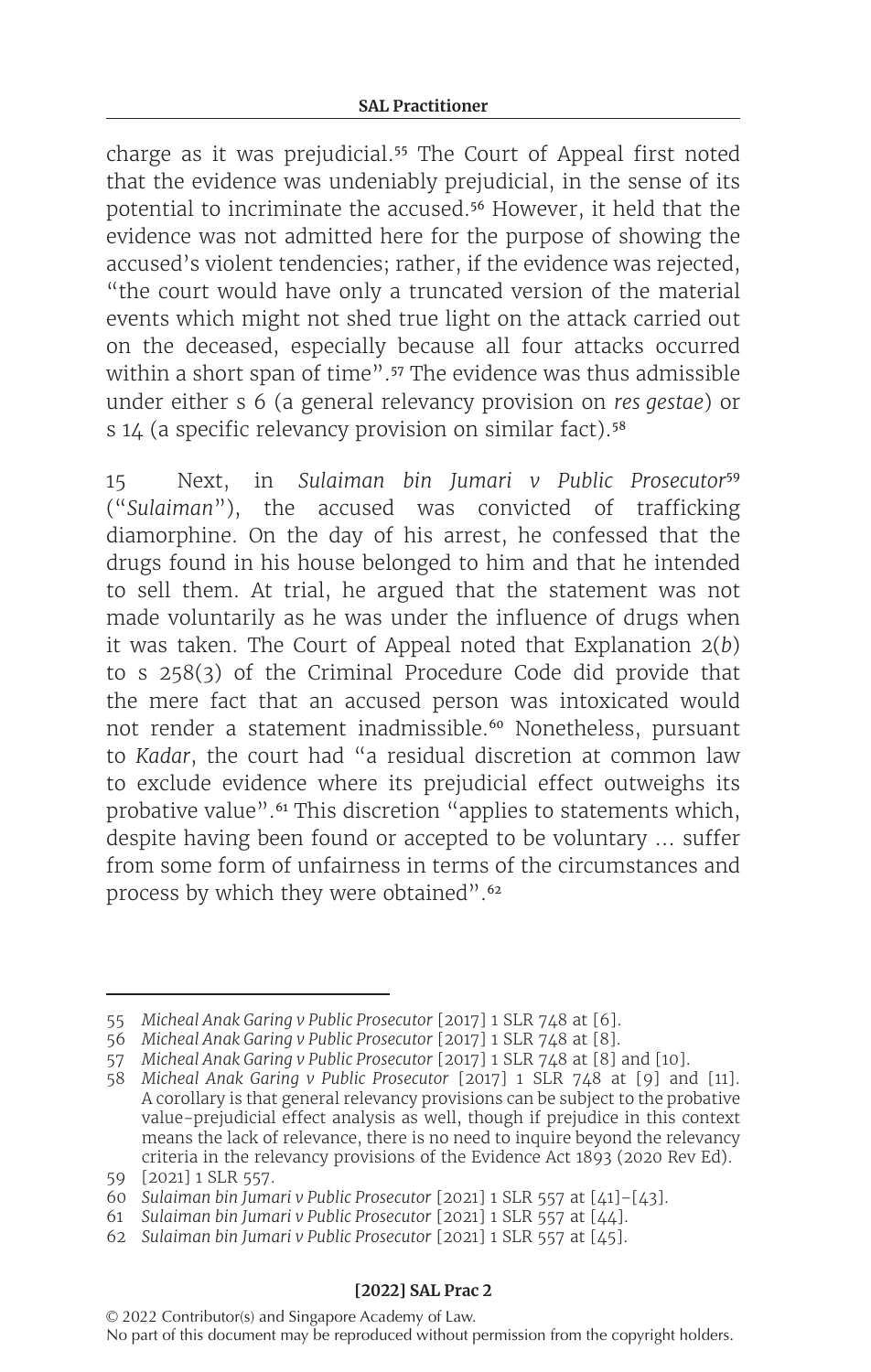16 How then do these two cases add to what has been highlighted so far? First, although neither case pertained to s 32 or s 47 of the Evidence Act, it is notable that the court did not refer to the interests of justice or the various factors spelt out in *Gimpex* when deciding if the evidence in question should be denied admissibility – the inquiry was strictly along the lines of weighing probative value and prejudice. This seems to confirm that the non-epistemic factors espoused in *Gimpex* may not be applicable outside s 32 or s 47 of the Evidence Act. Second, although *Sulaiman* made a reference to unfairness, the court clarified that "[a]t its core, the exclusionary discretion is concerned with … reliability" and "in its exercise of its residual discretion to exclude evidence, the court is concerned essentially with … reliability".<sup>63</sup> Just as the court did in *Kadar*, the court in *Sulaiman* equated prejudice with unreliability.<sup>64</sup>

17 As for the impact of *Garing* and *Sulaiman* on the subject of improperly obtained evidence, it would seem that since non-epistemic grounds to exclude relevant evidence only find expression thus far in ss 32 and 47 jurisprudence, unless the improperly obtained evidence falls under s 32 or s 47, the only line of inquiry open is whether the evidence is prejudicial – but strictly in the sense of either lacking probative value or being unreliable. One must keep in mind too that in *Phyllis Tan*, the argument that founding a prosecution on entrapment evidence would not amount to an abuse of process under Singapore law.<sup>65</sup> This is consistent with the characterisation of the court's inherent

<sup>63</sup> *Sulaiman bin Jumari v Public Prosecutor* [2021] 1 SLR 557 at [45]–[46]. Notably, in 2018, subsection (5A) was added to s 258, which provides that confessions of a co-accused may not be taken into consideration by the court "if the prejudicial effect of the confession on that person outweighs the probative value of the confession". Prejudicial effect in the context of s 258(5A) must surely refer principally to unreliability too.

<sup>64</sup> A narrow reading of this case, or *Muhammad bin Kadar v Public Prosecutor* [2011] 3 SLR 1205 ("*Kadar*") for the matter, is that prejudice is only equated with unreliability in the context of statements under the Criminal Procedure Code 2010 (2020 Rev Ed), but as mentioned, the court in *Kadar* had grounded the discretion in the court's inherent power, which is presumptively applicable across multiple contexts. See also *Law Society of Singapore v Shanmugam Manohar* [2021] SGHC 201 at [116].

<sup>65</sup> *Law Society of Singapore v Tan Guat Neo Phyllis* [2008] 2 SLR(R) at [138].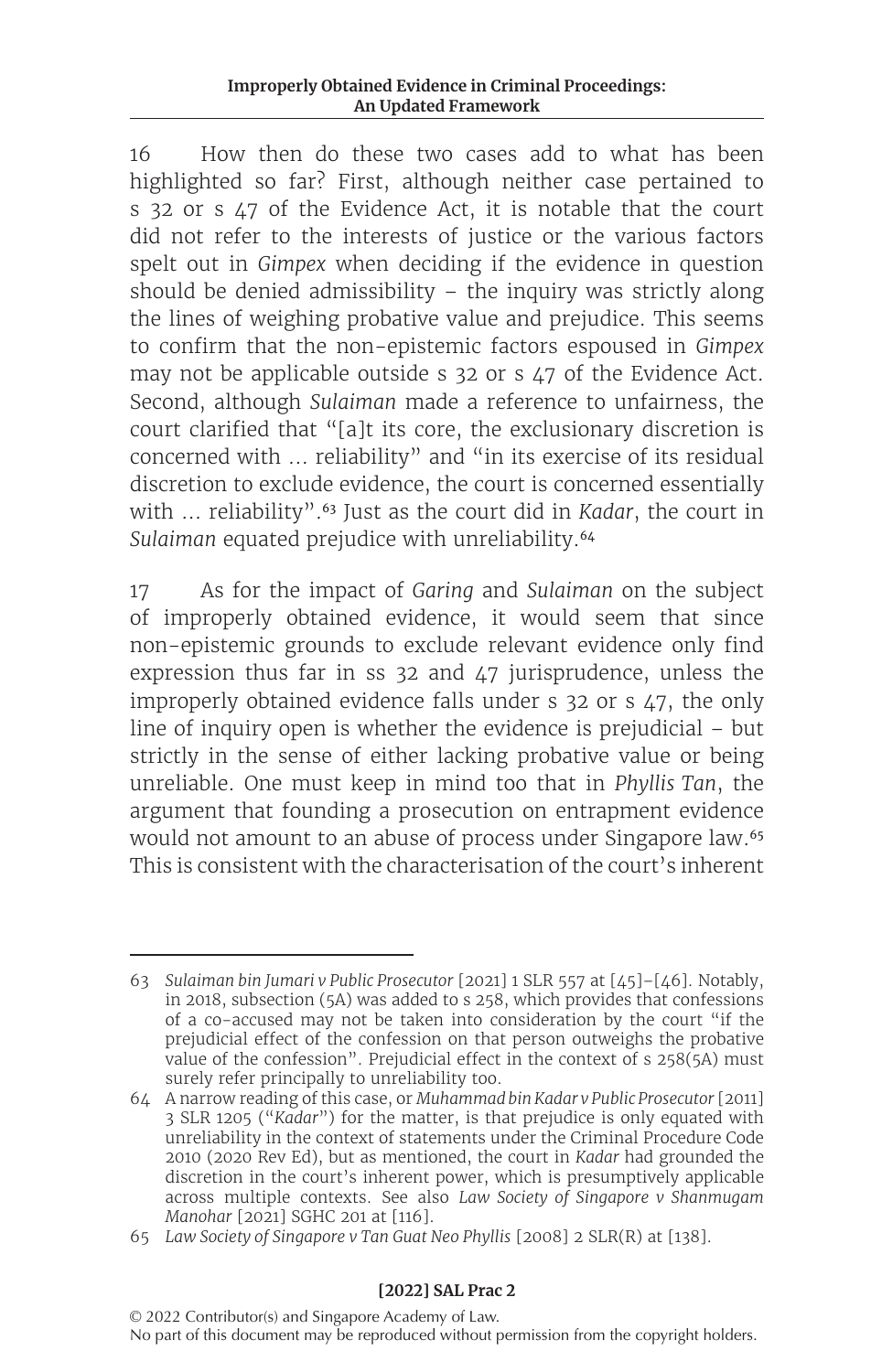power as being limited to rejecting relevant evidence only in very narrow circumstances.

18 In this connection, it is also instructive to see how other common law jurisdictions have codified rules to address the issue of improperly obtained evidence. The terms prejudice and unfairness also feature, but the explicit connection to illegally obtained evidence is what makes the difference. In the UK, the court "may refuse to allow evidence on which the prosecution proposes to rely … if it appears to the court that, having regard to all the circumstances, including the circumstances in which the evidence was obtained, the admission of the evidence would have such an adverse effect on the fairness of the proceedings that the court ought not to admit it".<sup>66</sup> In Australia, the court "must refuse to admit evidence adduced by the prosecutor if its probative value is outweighed by the danger of unfair prejudice to the defendant";<sup>67</sup> more pertinently, evidence that is obtained "improperly or in contravention of an Australian law … is not to be admitted unless the desirability of admitting the evidence outweighs the undesirability of admitting [the] evidence".<sup>68</sup> In New Zealand, if the court finds that the evidence has been improperly obtained, it must "determine whether or not the exclusion of the evidence is proportionate to the impropriety by means of a balancing process that gives appropriate weight to the impropriety and takes proper account of the need for an effective and credible system of justice".<sup>69</sup>

19 It would not be fanciful to suggest that the underlying premise of the aforementioned rules in the UK, Australia and New Zealand is that the accused has certain rights in relation to how evidence is obtained against him. As can be seen, there is little to sustain the conclusion that, save for s 32 or s 47 of the Evidence

<sup>66</sup> Police and Criminal Evidence Act 1984 (c 60) (UK) s 78(1).

<sup>67</sup> Evidence Act 1995 (Cth) (Australia) s 137.

<sup>68</sup> Evidence Act 1995 (Cth) (Australia) s 138(1). Factors to consider include the importance of the evidence, the nature of the offence, the gravity of the impropriety, and international human rights.

<sup>69</sup> Evidence Act 2006 (New Zealand) s  $30(2)(b)$ . Factors to consider include the importance of any right breached and the seriousness of the intrusion on it, the intent behind the impropriety, the nature and quality of the evidence, the seriousness of the offence, and the urgency in obtaining the evidence.